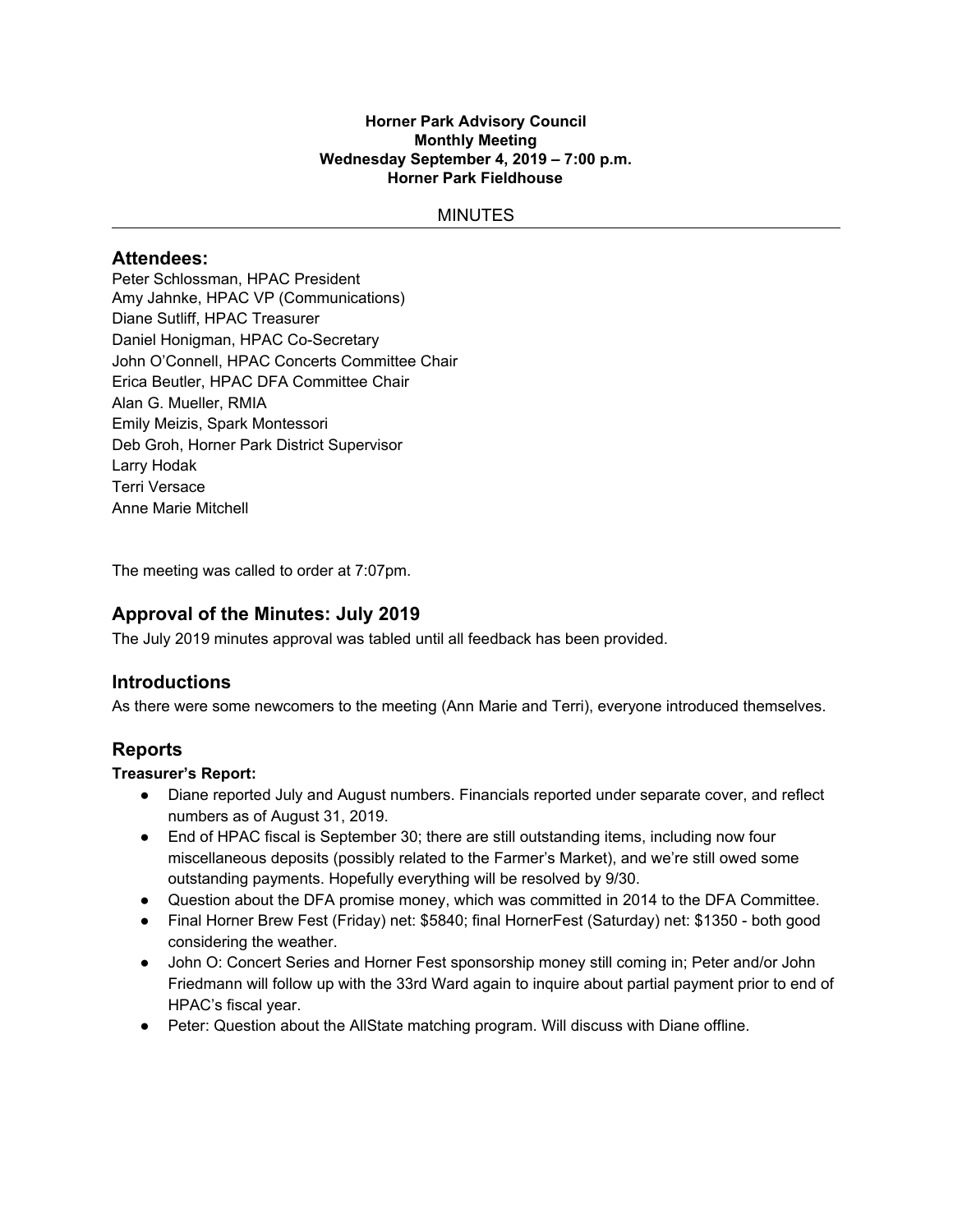### **Dog Friendly Alliance Committee Report:**

- NOTE: Moved up earlier in the meeting from originally scheduled spot to accommodate Erica's schedule
- DFA made \$500 from RibFest
- Broken hinge for gate was an inferior, non-specified product that was substituted by the contractor. It was fixed - albeit with a low-quality hinge. It should be replaced soon with a better hinge that can withstand the wear and tear, and shouldn't cost any extra money.
- Calendar sales are going well; there will be some available for purchase at the September 14 Farmers Market
- The DFA auction will launch on September 15; there will be 75 items total available for bidding
- Construction drawings haven't been returned; the DFA is getting feedback on them, and will make a formal request to the two aldermen representing nearby Wards: Rossanna Rodriguez (33rd) and Matthew Martin (47th).
	- Money must be pledged to start the Phase Two build bidding process + start construction in Spring 2020.
- Discussion about the Fall Nature Fest, hosted by Cook County Commissioner Bridget Degnen
	- September 14, 12pm @ LaBagh Woods
	- Opportunity for DFA to raise money by "selling" the beer provided by Lagunitas Brewing; however would need to obtain proper permits and Dram Shop Insurance
	- Side Note: Friends of the Forest Preserve doing similar event on 9/28
	- Motion to approve that HPAC and the DFA participate; HPAC applies for licenses and insurance to participate in the event, with proceeds going to the DFA.
		- Erica motioned, Amy seconded. All in favor. **Motion passed.**
		- Peter to sign necessary documents ASAP for Erica.

## **Concert Committee Report:**

- Successful 25th season
- John mentioned that while this is his last year as committee chair, he will continue to be involved and assist with the transition. As such, he's prepared a task list and calendar for whoever will be taking over his duties.
- John read a prepared statement about his time running the Concerts Committee, titled "25 Years" of Summer Concerts: A Tradition in Transition," a portion of which should appear in an upcoming RMIA newsletter.
- There will be an October meeting to discuss the transition with the Concerts Committee.
- Motion to formally thank John for all of his hard work on the committee.
	- Erica motioned. Daniel seconded. All in favor. **Motion passed.**
- John will be hosting a season "wrap" party at his house (4530 N. Mozart) on September 22 in the afternoon (likely 3-5pm)
- Motion to allocate up to \$600 for food and drinks for the party.
	- John motioned. Diane seconded. All in favor. **Motion passed.**

## **Horner Fest/Horner Brewfest Committee Report:**

- Brewfest and Horner Fest both did well, despite the heat and inclement weather.
- Lesson learned with gate and the market, and to remove more (or all) fencing before the Farmers Market on Saturday morning to facilitate easier Farmers Market setup.
- John Friedmann to set post-event recap meeting. (Date TBD)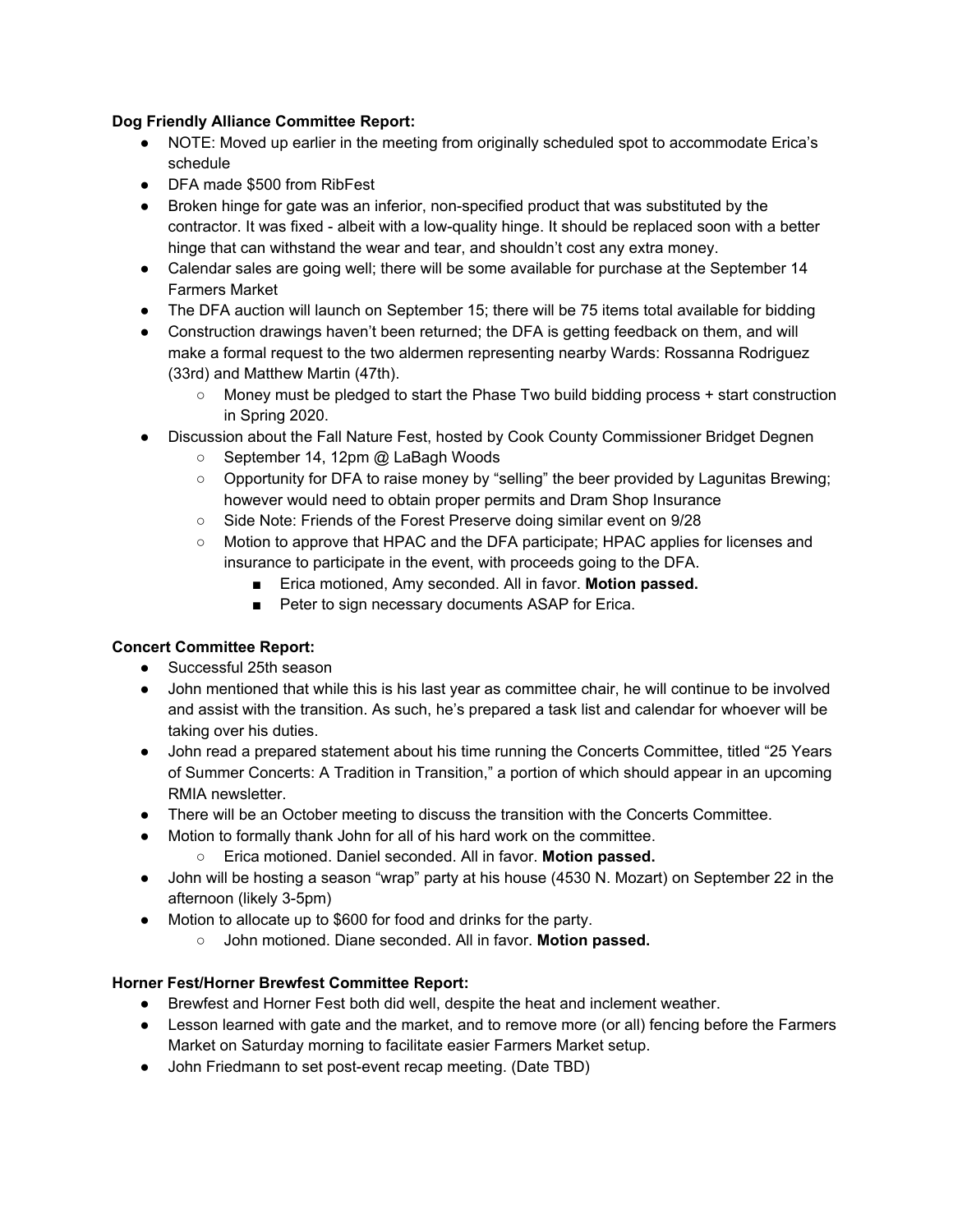● Deb noted that at the end of Brewfest, more direction was needed for volunteers regarding where items were to be stored. She requested a task list for breakdown be created several before the event and provided to her for input on where items (e.g. tables) could be stored.

### **Farmers Market Report (provided via email by Gretchen Helmrich):**

- It's been a great year for attendance. Lots of folks coming out to support the market this year. Our new vendors are doing well and are happy. Jim Armstrong (Armstrong Farm, usually next to Tamales Express) hasn't been at the market much this year. He's having a terrible farming season. We hope he's able to come back, if not this season, then next.There are only 5 markets left this year - we are open through October 5. And please spread the word that Kids' Day is coming up Saturday, Sept. 14! Please email farmersmarket@hornerpark.org with any market questions, concerns, etc.
- In-person discussion item from Deb: Deb to reach out to Gretchen to discuss details regarding the Horner Park pumpkin patch event (10/5 from 7am-2pm), and getting vendors to stay later and bringing more to sell, and possibly including more food trucks.

## **Stewardship Committee Report (multiple reports):**

- **● Horner Park**
	- The person who was watering the trees on California Avenue finished his last day of work, and must still invoice HPAC for work performed.
	- Drawings for the NW Portage Walking Museum were sent to the Army Corps of **Engineers**
	- The next meeting for the Nature Play Space will be 10/13
	- There are various other repairs that must be made, including of the split-rail fence and the pavement.
		- Deb suggested reaching two courses of action: attending an upcoming CPD budget meeting, and to connect with Alderman Rodriguez about writing a letter of support for repairs, as it's a safety hazard and continues to cause more damage to the surrounding area.
	- A new ceramics instructor will be starting in two weeks; programming plans will come soon after
	- Emily shared photos from a Spark Montessori school outing, during which students watered the flower beds. This will continue to occur on a regular basis.
- **Manor Park**
	- Terri and Anne Marie attended about a possible tree dedication for their neighbor's daughter, who passed away.
		- John mentioned that while Manor Park already had many trees, there were other dedication opportunities available, such as a flower planter or a bench (perhaps with a decoration or inscription), or other park stewardship activities. Deb and Peter suggested contacting Barb Wood at CPD if a tree was the preferred direction.
		- Terri and Anne Marie expressed interest in exploring these opportunities, and will continue to be in touch with the CPD. They hope to submit the application form and fee shortly to begin the process in Spring 2020.
	- The fence by the Nature area must still be fixed. Peter suggested building some sort of "Lincoln Log"-type fence